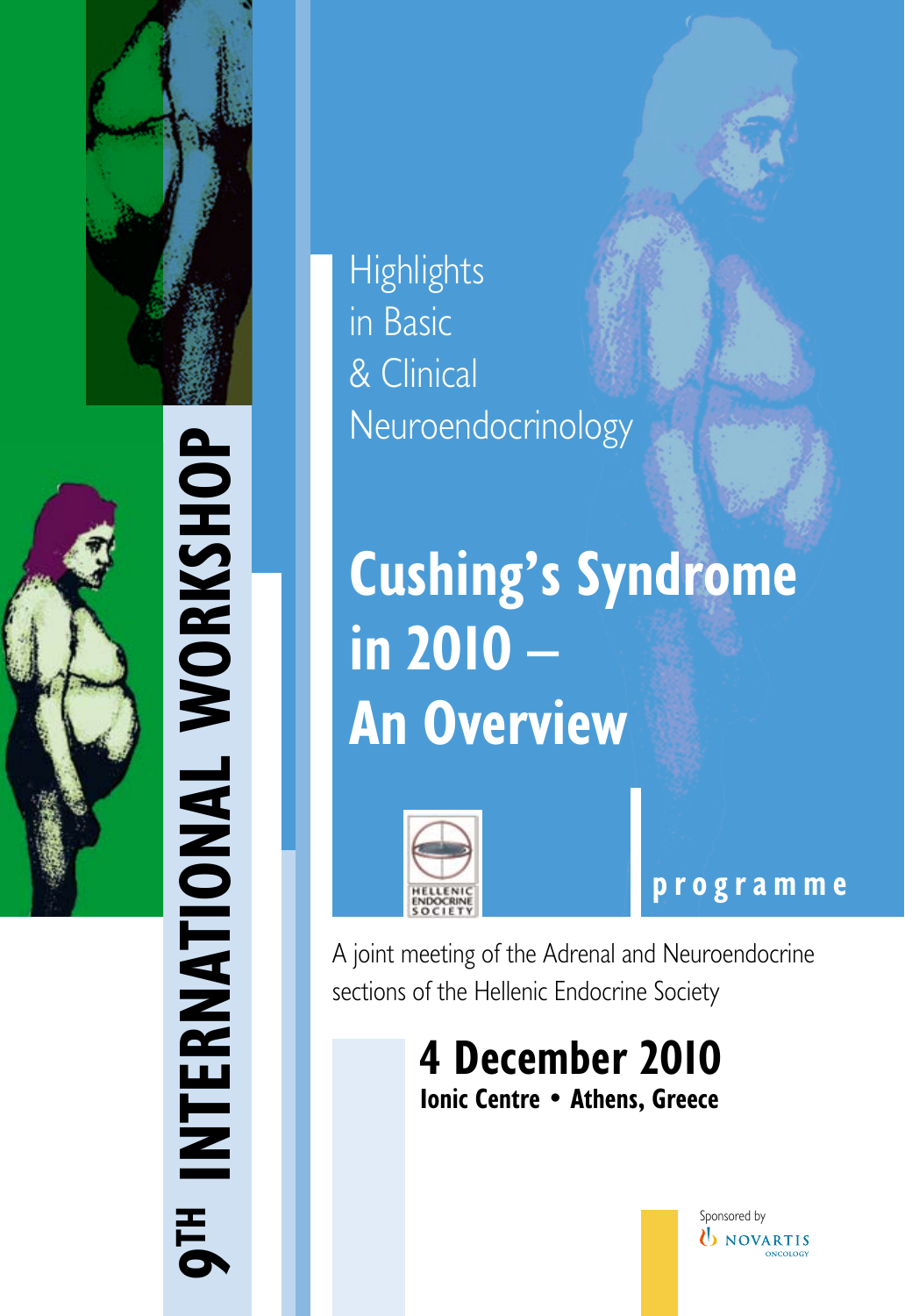





### Αποδεδειγμένα ισχυρό. Αποδεδειγμένα αποτελεσματικό.

stablicat postprimy un familiatatis propetes Apa accuse<br>per sig fait sur ser planarybore est familiatatis en ha<br>planar il proper mode moderner sur familiatatis i adi ert en en omsten en bekende fan de<br>Adjes van regelser, hengeregen starten<br>Adjes van regelser, hengeregen starten<br>Stev van regelser en de te sjongegelse eis un reconstruyes, a sergeorefet, kiner my providimane regimels diviersus mention of controlling to b<br>sy, kerni a mellomb, regime na musulmanista in comparative in 1 divisions men type of controlling to b

d'umanièrement Misselle stile fåt to patiente with announcepity. Cite in deuteral age 2000, Sit 577-586.

> **U** NOVARTIS CONCIDENTAL

Novartis (Helles) A.C.O.C. da Ol T/B. 52001 144 10 Mato TrpL: 210 2811 712 www.novertis.gr

Bao, Cliver, 216<br>SS1 33 Kokawap ээт яя комациорио<br>Tryk.: 2310-424-039

**GAPMAKOEMAFPYRNHIN: 210 2828 812** 

Bonitelors varyivaly to educate the cosolid Валкуаст пу ЧЕТРАН БИТЕ **Avoidoute** DNEE то окольбодник, сифульт, уш на Nda формка [4] Τις ΣΟΙΑΡΕΣ αναπέθμηκες επέργειες για το Frusted φόρμου

rettin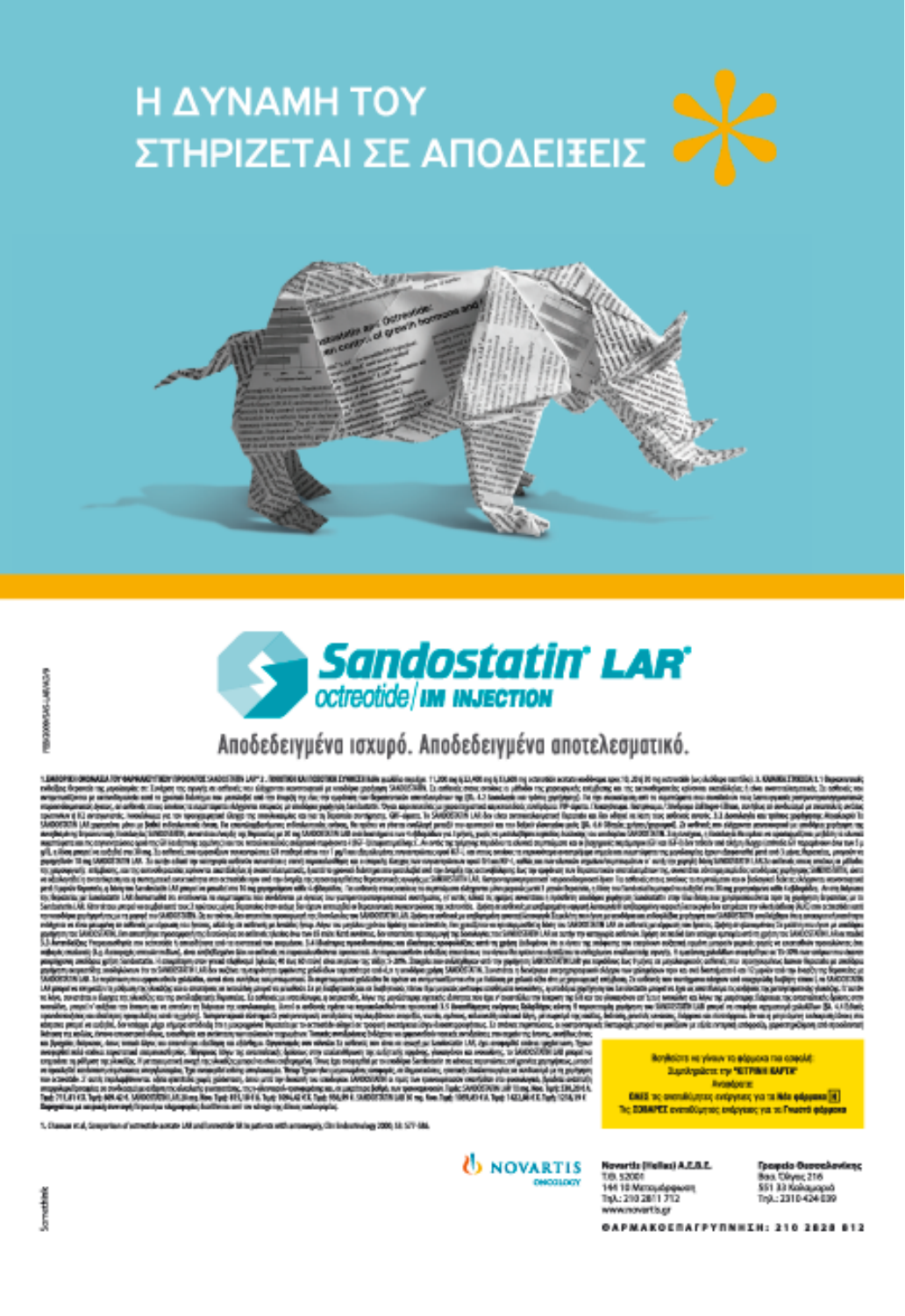# **invitation invitation**

Dear colleagues and friends,

We would like to invite you to the 9<sup>th</sup> International Workshop Highlights in Basic and Clinical Neuroendocrinology, organized jointly by both the Neuroendocrine and Adrenal Sections of the Hellenic Endocrine Society on December 4<sup>th</sup> at the Ionic Centre in Plaka. This Workshop aims to integrate new data obtained from basic and clinical research to clinical practice. This year's workshop will focus on Cushing's syndrome and it is intended to provide an overview of the disease and the evolution of its treatment up to now.

Recognised scientists from abroad will come to share their experience on Cushing's syndrome in a fruitful workshop organized this winter Saturday in the beautiful and picturesque area of Plaka.

The Organizing Committee

## **οrganizers οrganizers**

#### **Neuroendocrine Section of the Adrenal Section of the Hellenic Endocrine Society Hellenic Endocrine Society**

G. Kontogeorgos **I. Ilias** S. Tsagarakis E. Vassilatou

D. A. Vassiliadi



#### **Hellenic Endocrine Society**

#### **Executive Committee**

President: M. Anapliotou **Vice President:** F. Kaldrimidis **General Secretary:** I-A. Vatalas **Treasurer:** M. Somali **Special Secretaries:** Ι. Ilias H. Grypaiou F. Papadopoulou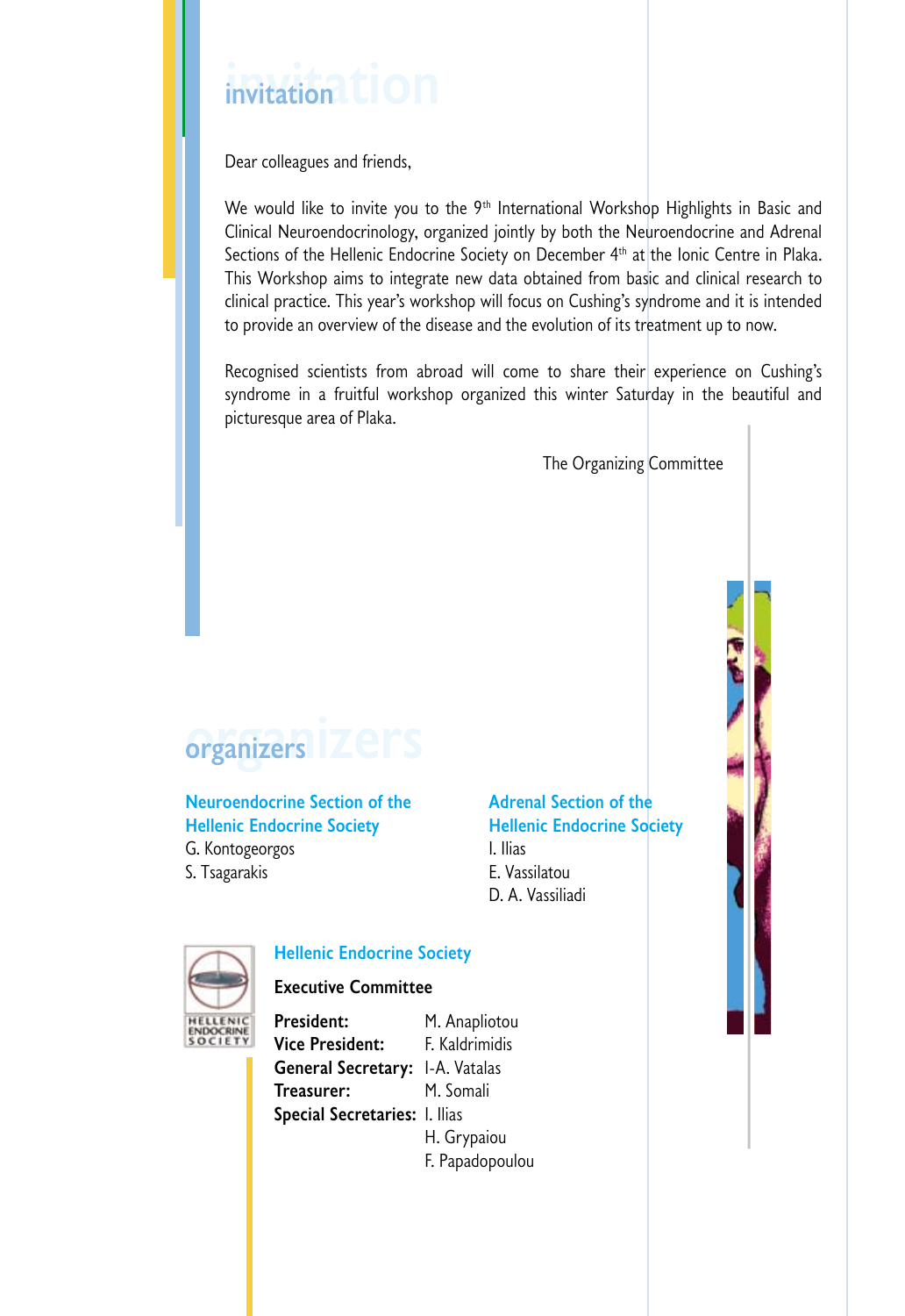# **faculty faculty**

| Anapliotou M.           | Ass. Professor of Endocrinology, University of Athens                                                                                                                                                         |
|-------------------------|---------------------------------------------------------------------------------------------------------------------------------------------------------------------------------------------------------------|
| Anastasiou E.           | Endocrinologist, Director, Diabetic Center, I <sup>st</sup> Dpt. of Endocrinology, GHA<br>"Alexandra"                                                                                                         |
| Boscaro M.              | Professor, Director of Endocrinology Clinic, Marche Polytechnic University,<br>Ancona, Italy                                                                                                                  |
| Georgakoulias N.        | Neurosurgeon, Consultant, Dpt. of Neurosurgery, GHA «G. Gennimatas»                                                                                                                                           |
| Hadjidakis D. I.        | MD, Assoc. Professor Internal Medicine - Endocrinology, Endocrine Unit, 2 <sup>nd</sup><br>Dpt. of Internal Medicine-Propaedeutic, Athens University Medical School,<br>"Attikon" University Hospital, Athens |
| Ilias I.                | Attending Endocrinologist, Dpt. of Endocrinology, Diabetes & Metabolism,<br>"E. Venizelou" Hospital, Athens                                                                                                   |
| Kontogeorgos G.         | Visiting Professor, University of Toronto                                                                                                                                                                     |
| Koukoulis G.            | Endocrinologist, Ass. Professor of University of Thessaly, Director, Clinic of<br><b>Endocrinology and Metabolism</b>                                                                                         |
| Koutsilieris M.         | MD, Ph.D, Professor of Experimental Physiology, Medical School, National &<br>Kapodistrian University of Athens                                                                                               |
| Lightman S.             | Professor of Medicine, University of Bristol, Henry Wellcome Laboratories<br>for Integrative Neuroscience & Endocrinology, UK                                                                                 |
| Linos D.                | MD, F.A.C.S, Consultant in Surgery Massachusetts General Hospital, Lecturer<br>on Surgery Harvard Medical School                                                                                              |
| Magiakou A.             | Assistant Professor of Pediatric Endocrinology                                                                                                                                                                |
| Margioris A.            | Endocrinologist, Professor of Medicine School, University of Crete                                                                                                                                            |
| Nomikos P.              | Neurosurgeon, Assistant Director, Neurosurgery Clinic & Associate, Gamma<br>Knife Department, DTCA «Hygeia»                                                                                                   |
| Papavasiliou E.         | Endocrinologist, Ass. Professor of Endocrinology, University Hospital of<br>Heraklion, Greece                                                                                                                 |
| Pecori-Giraldi F.       | Chair of Endocrinology, University of Milan, Istituto Auxologico Italiano,<br>Milan, Italy                                                                                                                    |
| Piaditis G.             | Director, Dpt. of Endocrinology & Diabetic Center, GHA «G. Gennimatas»                                                                                                                                        |
| Saridaki K.             | Endocrinologist                                                                                                                                                                                               |
| Theodoropoulou M.       | PhD, Dpt. of Endocrinology, Max Planck Institute of Psychiatry, Germany                                                                                                                                       |
| Tolis G.                | Director, Dpt. of Endocrinology & Metabolism, GHA «Ippokratio»                                                                                                                                                |
| Tsagarakis S.           | MD. PhD, Head, Dpt. of Endocrinology, Athens' Polyclinic Hospital                                                                                                                                             |
| <b>Tsatsoulis A.</b>    | Professor of Medicine-Endocrinology, Department of Endocrinology,<br>University Hospital of Ioannina                                                                                                          |
| Tzanela M.              | Endocrinologist, Dpt. of Endocrinology, GHA «Evaggelismos»                                                                                                                                                    |
| Tzavara-Aggelopoulou I. | Director, Dpt. of Endocrinology, GHM «Amalia Fleming»                                                                                                                                                         |
| Vassilatou E.           | MD, PhD, Endocrine Unit, 2 <sup>nd</sup> Department of Internal Medicine, Attikon<br>University Hospital                                                                                                      |
| Vassiliadi D. A.        | MD, Endocrinologist, Endocrine Unit, 2 <sup>nd</sup> Department of Internal Medicine-<br>Propaedeutic, "Attikon" University Hospital, Greece                                                                  |
| Vassilopoulos C.        | Director, Dpt. Of Endocrinology, Diabetes & Metabolism, Diabetological<br>Center, GH «Evangelismos», Athens                                                                                                   |
| Vryonidou A.            | Director, Dpt. of Endocrinology, Diabetes and Metabolism, Korgialenio-<br>Benakio Hospital, Athens                                                                                                            |

**4**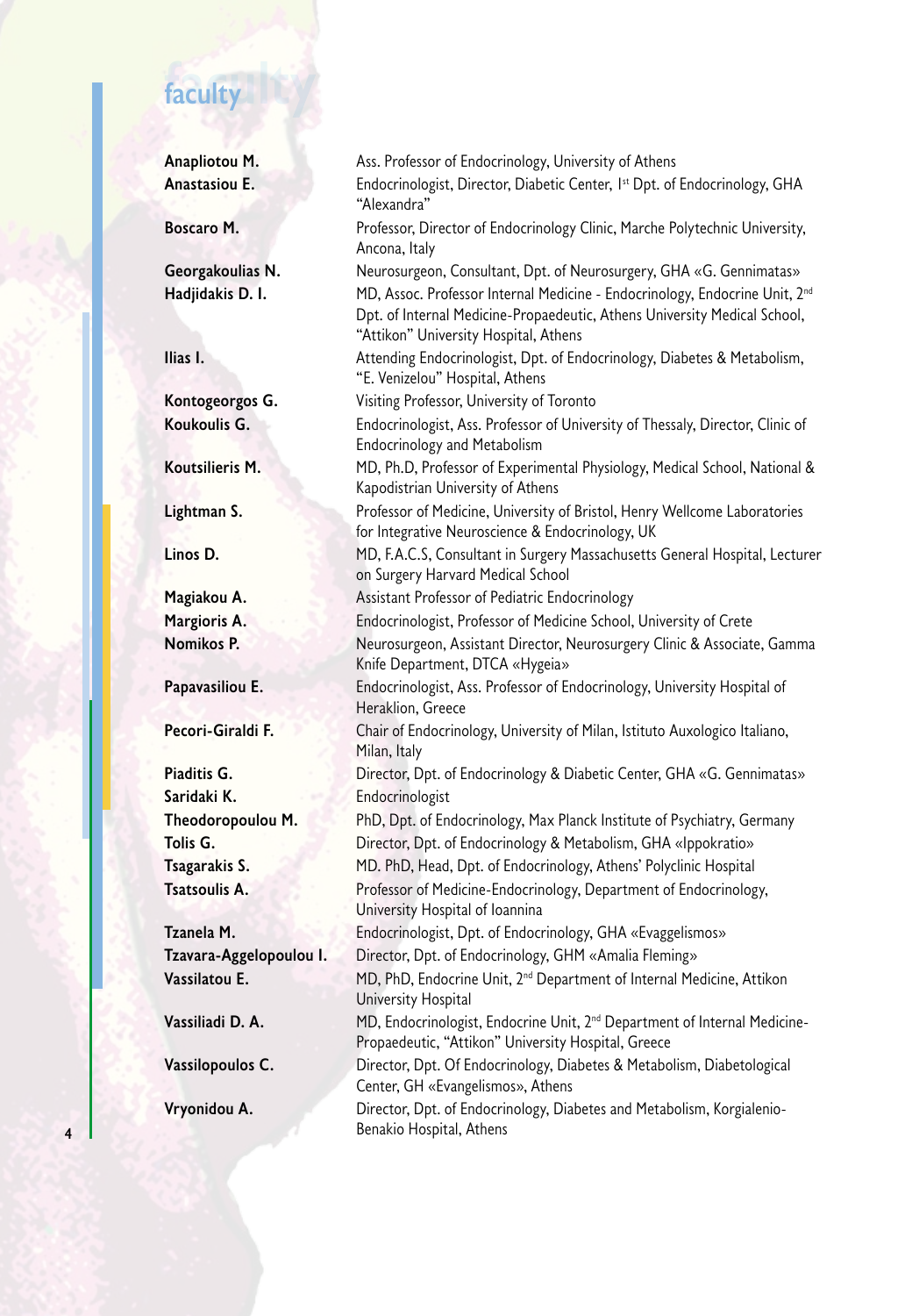# **scientific programme scientific programme**

### **December 4<sup>th</sup>, 2010**

| 09:00-09:30     | <b>Registration &amp; Welcome addresses</b>                                                                                                                                                                                                                                                                                                            |  |  |  |  |
|-----------------|--------------------------------------------------------------------------------------------------------------------------------------------------------------------------------------------------------------------------------------------------------------------------------------------------------------------------------------------------------|--|--|--|--|
| 09:30-10:30     | <b>MOLECULAR PATHOGENESIS AND PATHOLOGY OF CUSHING'S</b><br><b>SYNDROME</b><br>Chairpersons: M. Koutsilieris, A. Tsatsoulis                                                                                                                                                                                                                            |  |  |  |  |
|                 | Pathology of Pituitary Corticotroph and Adrenal Tumors<br>G. Kontogeorgos                                                                                                                                                                                                                                                                              |  |  |  |  |
|                 | Molecular Pathogenesis of Pituitary Corticotroph Tumors<br>M. Theodoropoulou                                                                                                                                                                                                                                                                           |  |  |  |  |
| $10:30 - 11:00$ | <b>COFFEE BREAK</b>                                                                                                                                                                                                                                                                                                                                    |  |  |  |  |
| $11:00-12:30$   | DIAGNOSTIC APPROACH OF THE PATIENT WITH OVERT OR<br><b>SUSPECTED CUSHING'S SYNDROME</b><br>Chairpersons: H. Anastasiou, A. Vryonidou<br>Diagnosis and Differential diagnosis of CS<br>F. Pecori-Giraldi<br>Biochemical and Imaging diagnostic tools in ectopic ACTH syndrome<br>I. Ilias<br>Subclinical or mild CS- does it exist?<br>D. A. Vassiliadi |  |  |  |  |
| $12:30 - 14:00$ | <b>CLINICAL IMPLICATIONS OF CUSHING'S SYNDROME</b><br>Chairpersons: D. Hadjidakis, G. Koukoulis<br>CS and the metabolic syndrome<br>A. Margioris<br>CS and the CNS<br>C. Saridaki<br>CS in childhood<br>A. Magiakou                                                                                                                                    |  |  |  |  |
| 14:00-15:00     | LIGHT LUNCH                                                                                                                                                                                                                                                                                                                                            |  |  |  |  |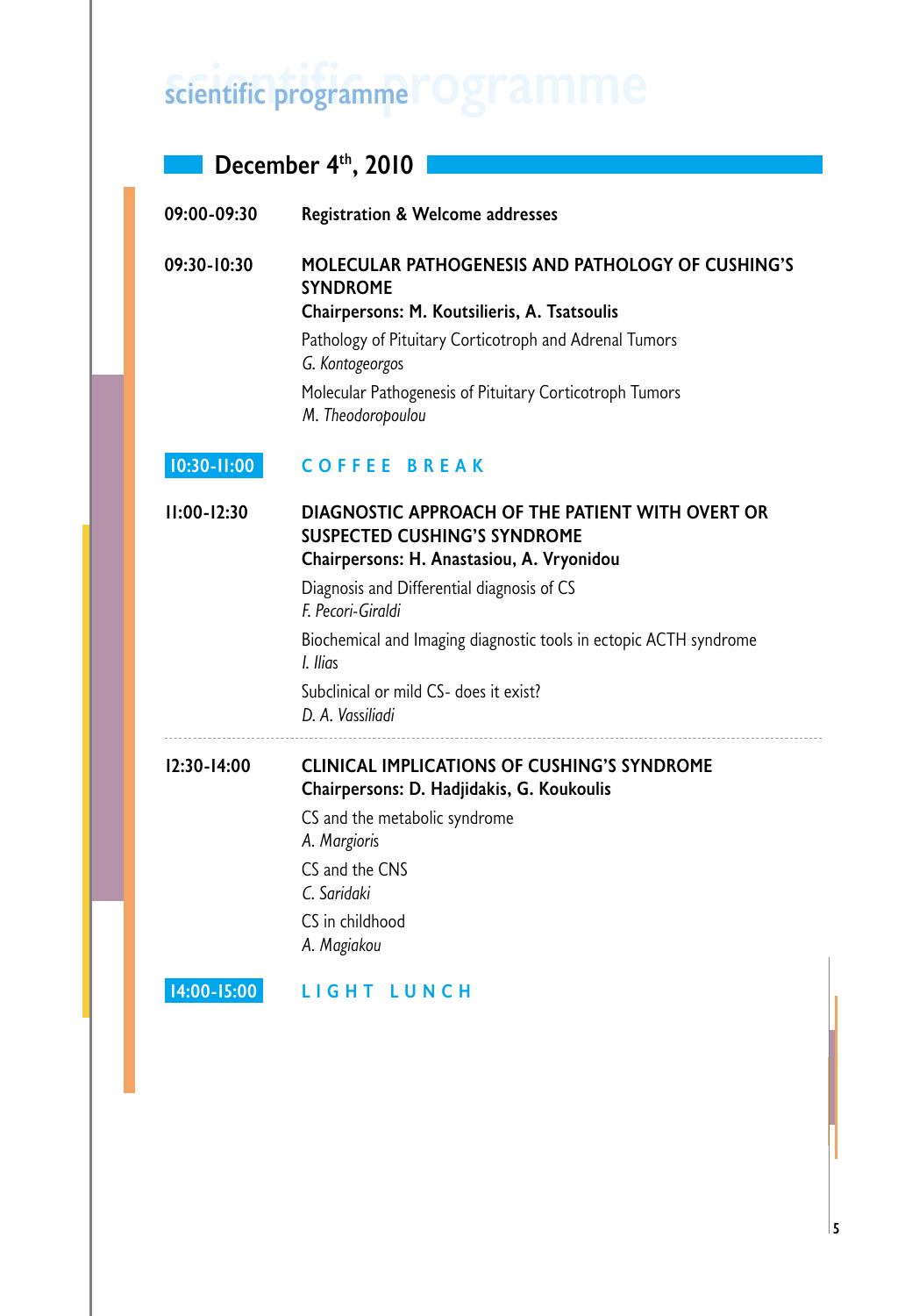# **scientific programme scientific programme**

| 15:00-16:30 | TUMOR DIRECTED TREATMENTS OF CUSHING'S SYNDROME<br>Chairpersons: I. Tzavara-Aggelopoulou, G. Piaditis |
|-------------|-------------------------------------------------------------------------------------------------------|
|             | Pituitary surgery<br>N. Georgakoulias                                                                 |
|             | Stereotactic Radiotherapy<br>P. Nomikos                                                               |
|             | Adrenal Surgery<br>D. Linos                                                                           |
| 16:30-18:00 | <b>MEDICAL TREATMENT OF CUSHING'S SYNDROME</b><br>Chairpersons: E. Papavasiliou, C. Vassilopoulos     |
|             | Medications acting at the adrenals<br>E. Vassilatou                                                   |
|             | Centrally acting treatments in Cushing's Disease - what we've learned<br>M. Tzanela                   |
|             | Pasireotide a promising new option<br>M. Boscaro                                                      |
| 18:00-18:30 | <b>COFFEE BREAK</b>                                                                                   |
| 18:30-19:30 | <b>CASE PRESENTATIONS OF CUSHING'S SYNDROME</b><br>Moderator: S. Tsagarakis                           |
|             | Discussants: M. Boscaro, S. Lightman, F. Pecori-Giraldi                                               |
| 19:30-20:00 | <b>CLOSING LECTURE</b><br>Chairperson: M. Anapliotou                                                  |
|             | Implications of adrenal hormone pulsatility<br>S. Lightman                                            |
| 20:00       | <b>CLOSING REMARKS</b><br>Cushing's syndrome - an overview<br>G. Tolis                                |

**6**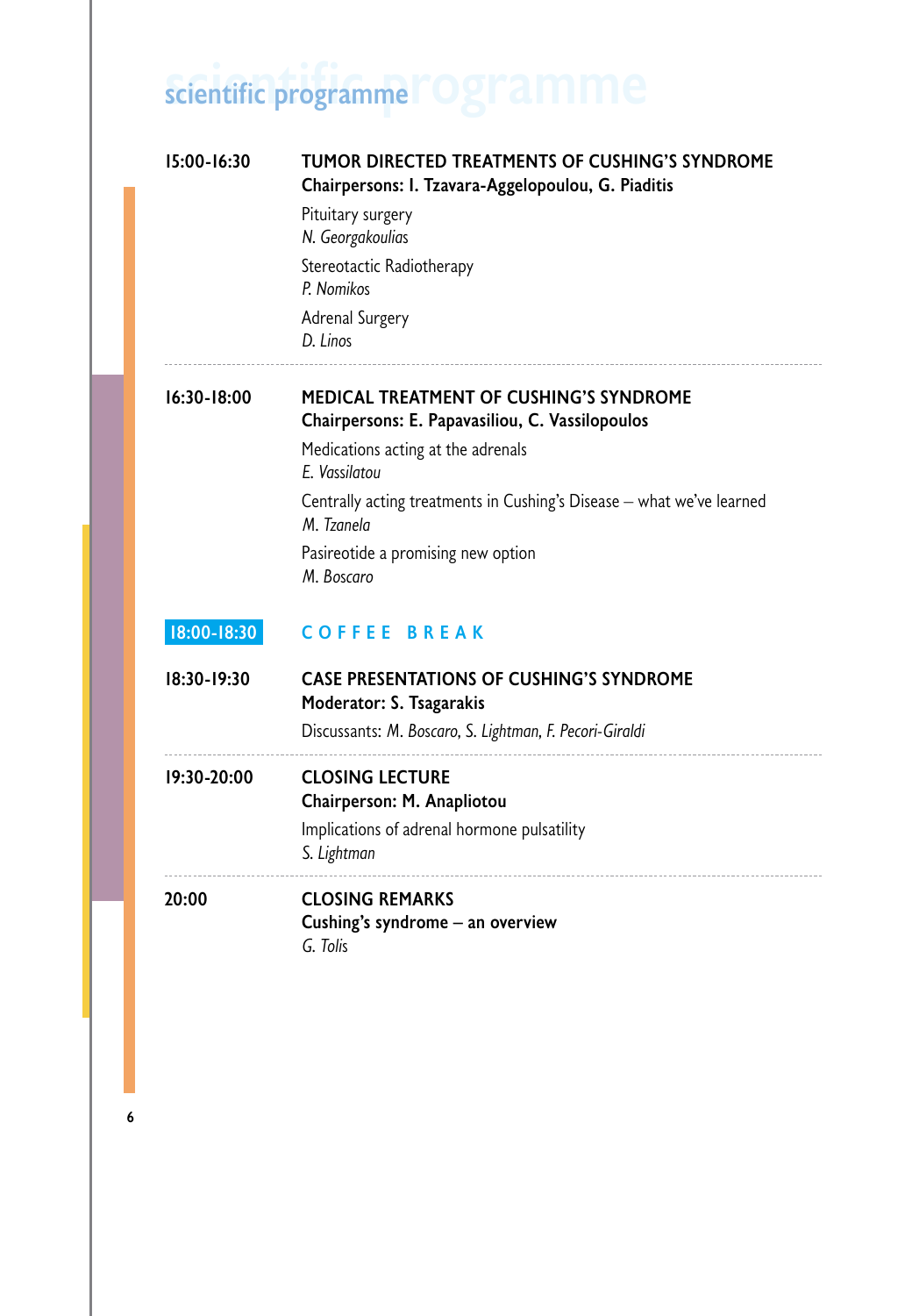# **general information general information**

#### **Workshop Venue & Dates**

The Workshop will take place in Athens, at the Ionic Centre (11, Lysiou Str., 105 56 Plaka, Athens, Tel: 210 3246614), on December 4th, 2010.

#### **Language**

The official languages of the Workshop are English and Greek.

#### **Registration to the Workshop**



The registration to the Workshop is free of charge, and includes: access to the scientific sessions, congress material & certificate of attendance, coffee breaks & light lunch.

#### **Accommodation**

The organizers advise all Workshop participants to reserve hotel rooms as soon as possible to guarantee accommodation. Hotel rooms with advantageous prices have been reserved from the workshop Secretariat.

| <b>Hotel Name</b>     | Category  | Distance from<br><b>Workshop Venue</b> | <b>Single Room</b> | <b>Twin/Double</b><br><b>Room</b> |
|-----------------------|-----------|----------------------------------------|--------------------|-----------------------------------|
| <b>ELECTRA PALACE</b> | $4*$ sup. | $600 \text{ m}$                        | $\epsilon$ 135     | $\epsilon$ 150                    |

### **Payment conditions for hotel reservation**

- One (I) night **non refundable** deposit, payable to ERA Ltd, is required in order to confirm your Hotel Reservation.

- Full payment for Hotel accommodation should reach the Workshop Secretariat, not later than November 19th.

#### **Ways of payment**

a) By bank remittance stating the 9<sup>th</sup> International Workshop Highlights in Basic and Clinical Neuroendocrinology 2010, as well as the name of the participant, to Bank of Cyprus -Athens Branch-11, 9 Mitropoleos Str., GR-106 71 - Athens, Greece, to the order of ERA Ltd

Account No: 1 1 7 9 0 4 0 (Swift Code: BCYPGRAA), IBAN: GR6907300010000000001179040. Please enclose a copy of transfer receipt. Please enclose a copy of transfer receipt with the form. b) **By major credit cards**

#### **Cancellation for hotel accommodation**

- For written cancelation received before November 19<sup>th</sup>, I night cancellation fees will apply
- For written cancelation received after November 19<sup>th</sup>, 2 nights cancellation fees will apply

### **Organizing secretariat and Travel agency**

For registration, hotel accommodation, please contact: **ERA Ltd, 17, Asklipiou Str., 106 80 Athens-Greece, Tel.: +30 210 3634944** Fax: +30 210 3631690, E-mail: info@era.gr, Web site: www.era.gr